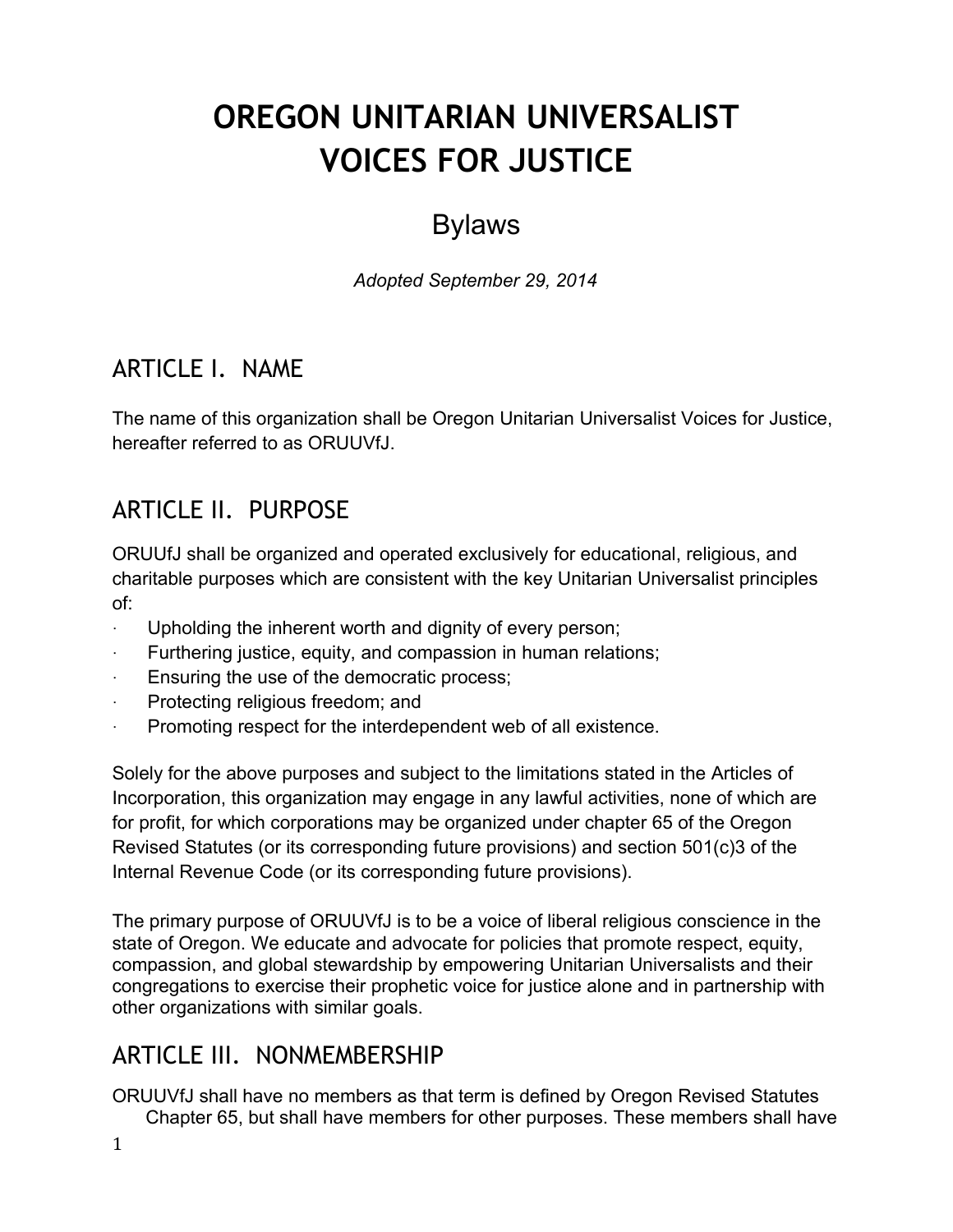none of the rights or duties described in ORS Chapter 65 (or any corresponding future statute).

# ARTICLE IV. BOARD OF DIRECTORS

### **SECTION 1. Board Duties**

The Board of Directors is responsible for overall policy and direction of ORUUVfJ, and may delegate responsibilities to staff and committees. The board shall have the power to:

- a. Review periodically the purposes and mission of ORUUVfJ.
- b. Appoint an executive director who shall be responsible for day to day management of ORUUVfJ, in accordance with policies established by the board. The executive director shall be a member in good standing of an Oregon Unitarian Universalist congregation, or of the Church of the Larger Fellowship and an Oregon resident, and shall report to the board of directors.
- c. Oversee and approve the budget of ORUUVfJ.
- d. Appoint committees to carry out the purposes of ORUUVfJ.
- e. Establish and maintain policies and procedures for administrative and financial management of ORUUVfJ

### **SECTION 2. Number and Qualifications**

The number of Directors may vary between a minimum of three(3) and a maximum of nine(9). Directors must be members in good standing of a Unitarian Universalist congregation in Oregon, or members of the UU Church of the Larger Fellowship and Oregon residents.

### **SECTION 3. Terms and Elections**

Except for the initial adjustments of shorter terms needed in order to create staggered terms, the term of office for Directors shall be three years. The Board shall make provisions to stagger the terms of Directors so that each year the terms of as close as possible to one-third of the Directors shall expire. A Director may be reelected once for a total of no more than six consecutive years of service. After two years off the board, a Director may again be elected to the board. The Board shall elect its own members, except that a Director shall not vote on that member's own position.

### **SECTION 4. Resignation, Termination, and Absences**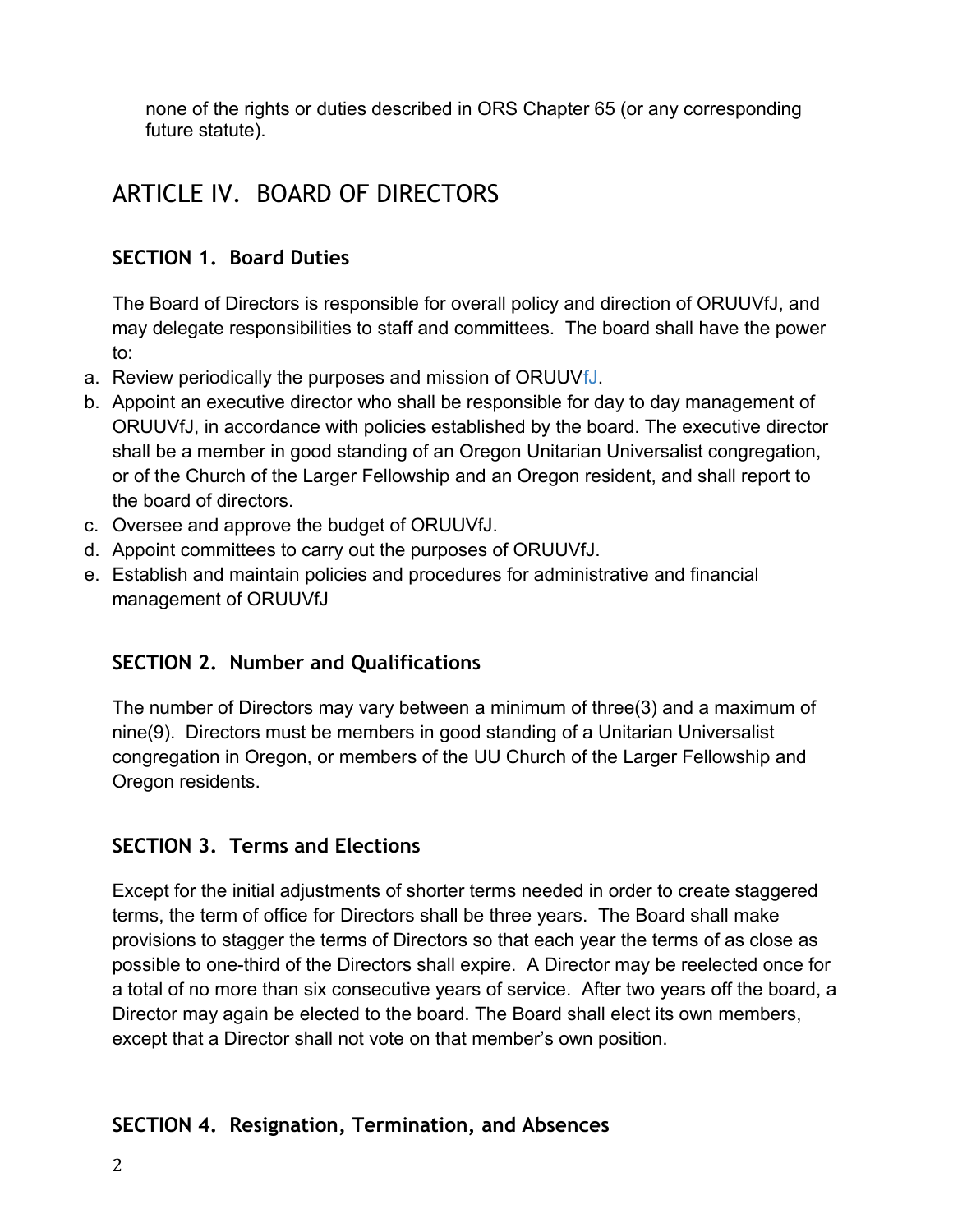Written resignation from the Board is requested. A Director may be terminated from the board due to excessive absences, or more than two unexcused absences from board meetings in a calendar year.

### **SECTION 5. Removal**

Any Director may be removed, with or without cause, by a vote of two-thirds of the Directors then in office.

### **SECTION 6. Vacancies**

Vacancies on the Board of Directors and newly created Board positions shall be filled by a majority vote of the Directors then on the Board of Directors.

### **SECTION 7. Meetings of the Board of Directors**

The Board of Directors shall meet at such regular time and place as it shall determine. No other notice of the date, time, place, or purpose of regular Board meetings is required. Special meetings of the Board may be called by the President or by any three Board members with notification to all Board members. Notice of such meetings, describing the date, time, place, and purpose of the meeting, shall be delivered to each director personally or by telephone, US mail, or email not less than one week prior to the special meeting.

### **SECTION 8. Alternative Meeting Venue**

Any regular or special meeting of the Board of Directors may be conducted through use of any means of communication by which all directors participating may simultaneously hear or read each other's communications during the meeting.

### **SECTION 9. Quorum and Action**

A quorum at a board meeting shall be a majority of all Directors in office immediately before the meeting begins. If a quorum is present, action is taken by a majority vote of Directors present. Where the law requires a majority vote of Directors in office to establish committees that exercise Board functions, to amend the Articles of Incorporation, to sell assets not in the regular course of business, to merge, to dissolve, or for other matters, such action is taken by that majority as required by law.

### **SECTION 10. Action by Consent**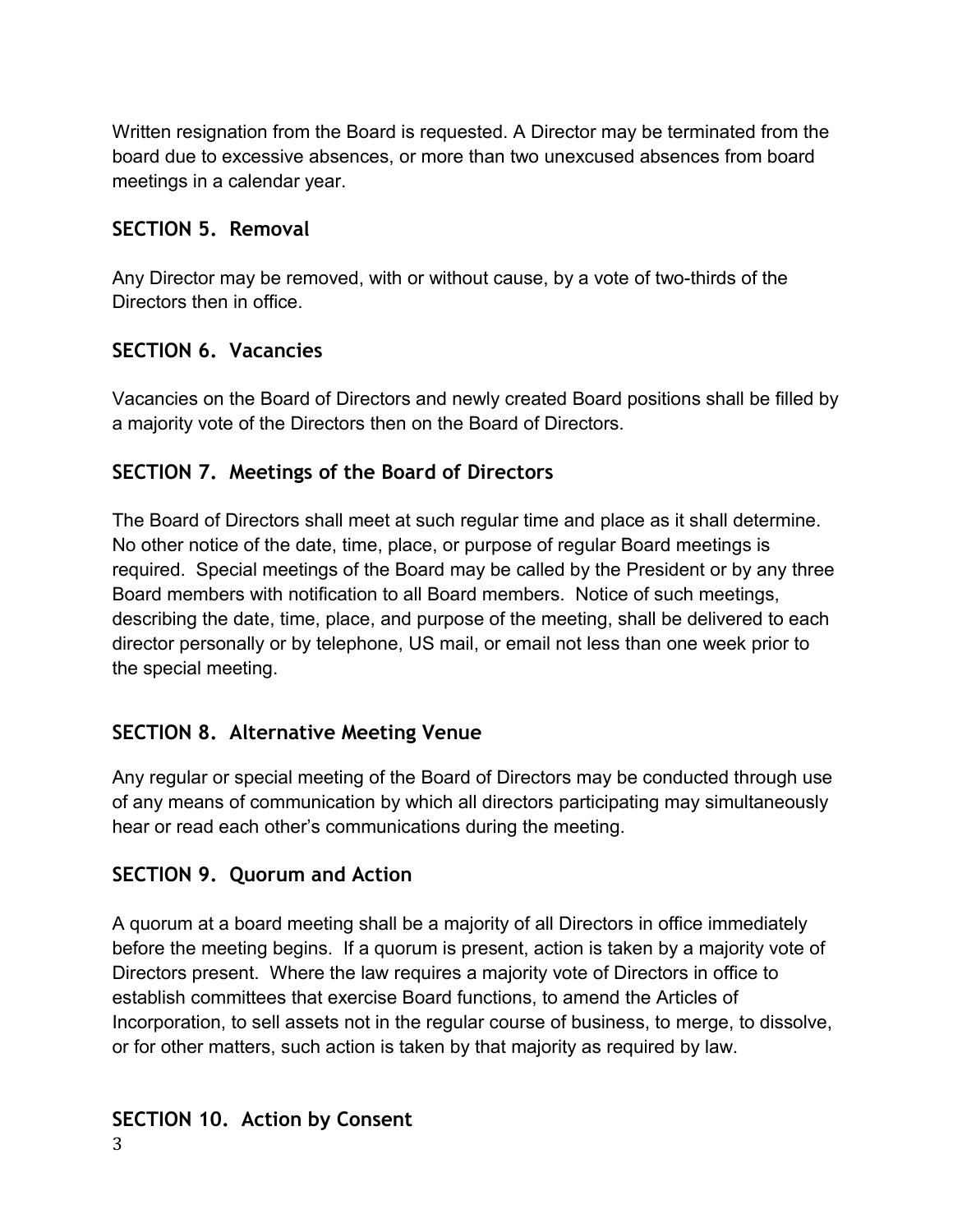The Board of Directors or any committee of the Board of Directors may act without a meeting if, prior or subsequent to such action, all of the directors or committee members shall consent in writing to such action. Such written consent or consents may be executed in counterparts and shall be filed with the minutes of the next regular or special meeting of the board.

### **SECTION 11. No Salary**

Directors shall not receive salaries or other compensation for their Board services but may be reimbursed for expenses related to Board service. Board members may receive compensation for other services to ORUUVfJ, e.g. for preaching or for services provided under a grant.

# ARTICLE VI. COMMITTEES

### **SECTION 1. Executive Committee**

The Board of Directors may elect an Executive Committee. The Executive Committee shall have the authority to make on-going decisions between Board meetings and shall have the authority to make financial and budgetary decisions.

### **SECTION 2. Other Committees**

The Board of Directors may establish such other committees as it deems necessary and desirable. Such committees may exercise the authority of the Board of Directors or may be advisory committees.

### **SECTION 3. Composition of Committees Exercising Board Authority**

Any committee that exercises any authority of the Board of Directors shall be composed of two or more Directors, elected by the Board of Directors by a majority vote of the number of Directors in office at that time.

### **SECTION 4. Quorum and Action**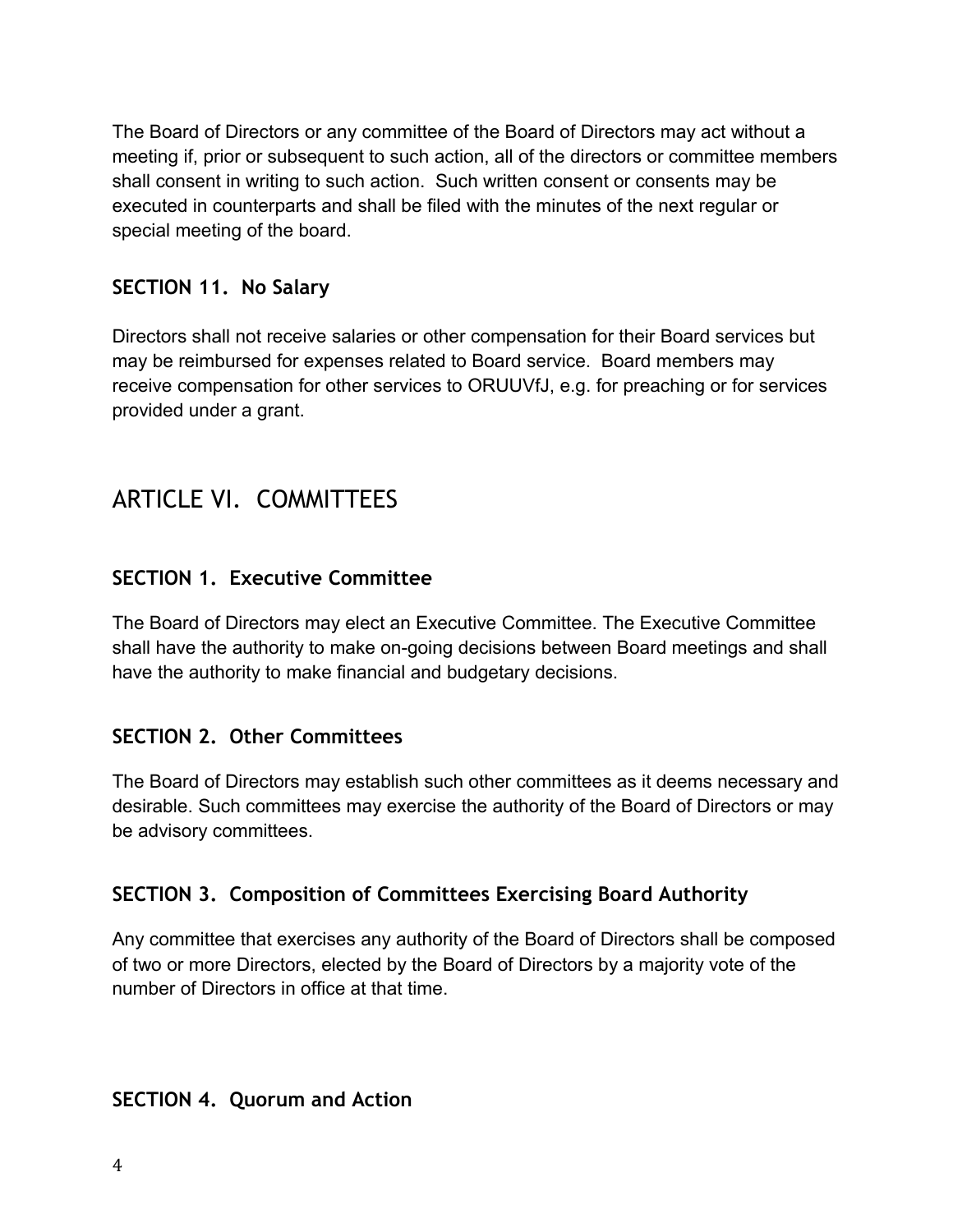A quorum at a Committee meeting exercising Board authority shall be a majority of all Committee members in office immediately before the meeting begins. If a quorum is present, action is taken by a majority vote of Directors present.

### **SECTION 5. Limitations on the Powers of Committees**

No committee may authorize payment of a dividend or any part of the income or profit of the corporation to its directors or offices; may approve dissolution, merger, or the sale, pledge, or transfer of all or substantially all of the corporation's assets; may elect, appoint, or remove directors or fill vacancies on the Board or on any of its committees; nor may adopt, amend, or repeal the Articles, Bylaws, or any resolution by the Board of Directors.

### ARTICLE VII. OFFICERS

### **SECTION 1. Titles**

The Officers shall be a President, Secretary, and Treasurer.

### **SECTION 2. Election**

The Board of Directors shall elect the officers to serve one-year terms. An officer may be reelected without limitation on the number of terms the officer may serve.

### **SECTION 3. Vacancy**

A vacancy in any office shall be filled not later than the first regular meeting of the Board of Directors following the vacancy.

### **SECTION 4. Duties of Officers**

- a. The President shall be the chief officer of the organization and shall act as the Chair of the Board. The President shall be responsible for ensuring timely filing of required reports and forms with the State of Oregon and the Federal Government. The president shall have other powers and duties as may be prescribed by the Board of Directors.
- b. The Secretary shall have overall responsibility for all record keeping and authentication of the records of ORUUVfJ, handle all official correspondence of the Board of Directors, record all proceedings of meetings of the Board, and such other duties as may be prescribed by the Board.